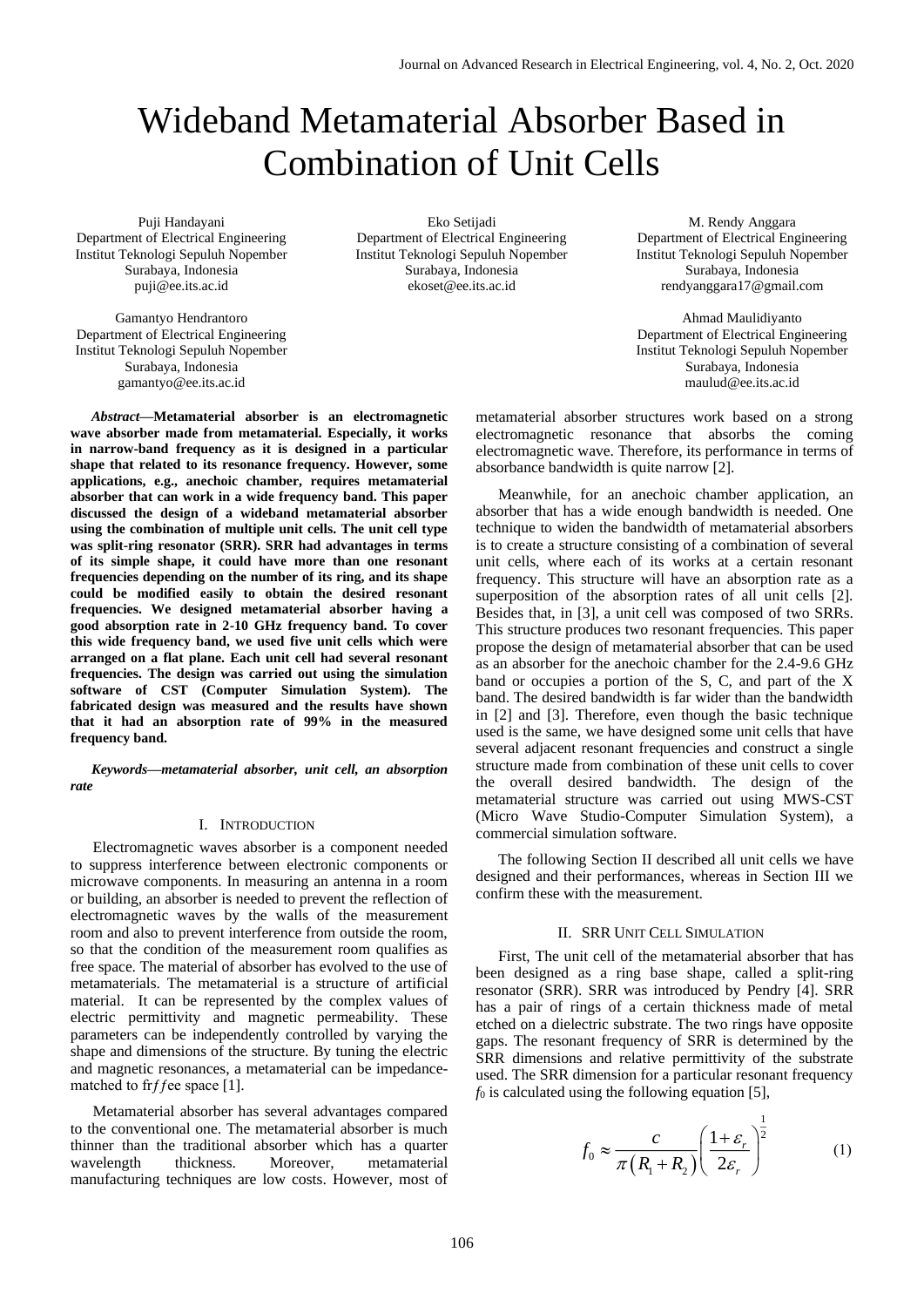where *c* is the speed of light in free space,  $R_1$  and  $R_2$ denote the radius of the outer and inner ring as depicted in Figure 1, respectively, and  $\varepsilon_r$  is the relative permittivity of the substrate. In Figure 1, *g* is the gap of the ring.



Fig. 1. SRR basic geometry

The initial design of the ring size was determined using (1). Referring the work on [6], to get resonances at the desired frequencies, ring size optimization was carried out by performing sweeping parameters. And as can be seen in (1), gap-width *g* in Fig. 1 was not written explicitly. Generally, gap-width produces capacitance that affect resonant frequency. To determine the gap-width in accordance with the desired resonant frequency, we also apply 'parameter sweep' of gap-width in simulation as well as we run the 'parameter sweep' of other parameters.

We have designed a wideband absorber by combining 5 types of unit cells, where each of these unit cells works on a specific bandwidth. The unit cells are Ring4#1, Ring4#2, Ring3#1, Ring3#2, and Small Ring. The geometry of Ring4, Ring3, and Small Ring unit cells can be seen in Fig. 2. Small rings have the same structure as Ring3, consisting of three circles smaller than the Ring3 circle. The parameters of each unit cell was obtained using (1) and by applying sweeping parameters for each SRR parameters to optimize the desired resonant frequencies. The size of each ring of the five types of a unit cell after optimization was shown in Table I, Table II, and Table III.

TABLE I. THE SIZE OF RING4

| Ring4#1           |             | Ring4#2           |             |
|-------------------|-------------|-------------------|-------------|
| <b>Parameters</b> | Radius (mm) | <b>Parameters</b> | Radius (mm) |
| R <sub>1</sub> i  | 13.6        | R <sub>1</sub> i  | 13.1        |
| R <sub>10</sub>   | 15.6        | R1o               | 15.6        |
| g1                | 2.8         | g1                | 5           |
| R2i               | 9           | R <sub>2i</sub>   | 9.2         |
| R2o               | 12          | R2o               | 11.8        |
| g2                | 1.2         | g2                | 1           |
| R <sub>3i</sub>   | 6.5         | R <sub>3i</sub>   | 6.5         |
| R <sub>30</sub>   | 8           | R <sub>3</sub> o  | 8           |
| g3                | 0.6         | g3                |             |
| R4i               | 4.3         | R4i               | 4.2         |
| R <sub>40</sub>   | 5.6         | R4o               | 5.6         |
| g4                | 0.6         | g4                | 0.6         |

**Ring3#1 Ring3#2** *Parameter Radius (mm) Parameter Radius (mm)* R1i | 14.6 | R1i | 14.6 R1o 15.6 R1o 15.6 g1  $1$  g1  $1$ 

TABLE II. THE SIZE OF RING3

| g.               |      | $\mathfrak{g}$  |      |
|------------------|------|-----------------|------|
| R2i              | 11.2 | R2i             | 11.2 |
| R2o              | 13.2 | R2o             | 13.2 |
| $\mathfrak{g}$ 2 | 0.8  | $2^{\circ}$     | 0.8  |
| R <sub>3i</sub>  | 8.3  | R <sub>3i</sub> | 8.3  |
| R3o              | 10   | R3o             | 10   |
| g3               | 0.7  | g3              | 0.7  |



Fig. 2. SRR basic geometry

| <b>TABLE III. THE SIZE OF SMALL RING</b> |                  |             |  |  |
|------------------------------------------|------------------|-------------|--|--|
|                                          | <b>Parameter</b> | Radius (mm) |  |  |
|                                          | R <sub>1i</sub>  | 5.8         |  |  |
|                                          | R1o              | 6.2         |  |  |
|                                          | g1               | 0.7         |  |  |
|                                          | R <sub>2i</sub>  | 5           |  |  |
|                                          | R2o              | 5.4         |  |  |
|                                          | g2               | 1.2         |  |  |
|                                          | R <sub>3i</sub>  | 4.1         |  |  |
|                                          | R3o              | 4.5         |  |  |
|                                          | g3               | 1.2         |  |  |

Ring4 was originally designed to absorb waves at the frequency of 2.6 GHz, 3.5 GHz, 4.2 GHz, and 7.2 GHz. The simulation result of S11 parameter of this unit cell which was called Ring4#1 was depicted in Figure 3. Ring4#2 is a modification of Ring4#1 to shift the resonant frequencies, so that new resonant frequencies will be obtained near the resonant frequencies of Ring4#1, and the simulation result could be seen in Figure 4. Thus if Ring4#1 and Ring4#2 were combined the new structure will expand the bandwidth of Ring4.

From the simulation results of Ring 3 and Ring 4, it was found that absorption in the frequency band above 5 GHz was still low, as indicated by the value of S11 which was still quite high. To overcome this problem, a Small Ring unit cell was created. The Small Ring was designed to produce resonances at 6.2 GHz, 7.8 GHz, and 9.4 GHz. The simulation result of S11 parameter of the Small Ring appeared in Figure 7.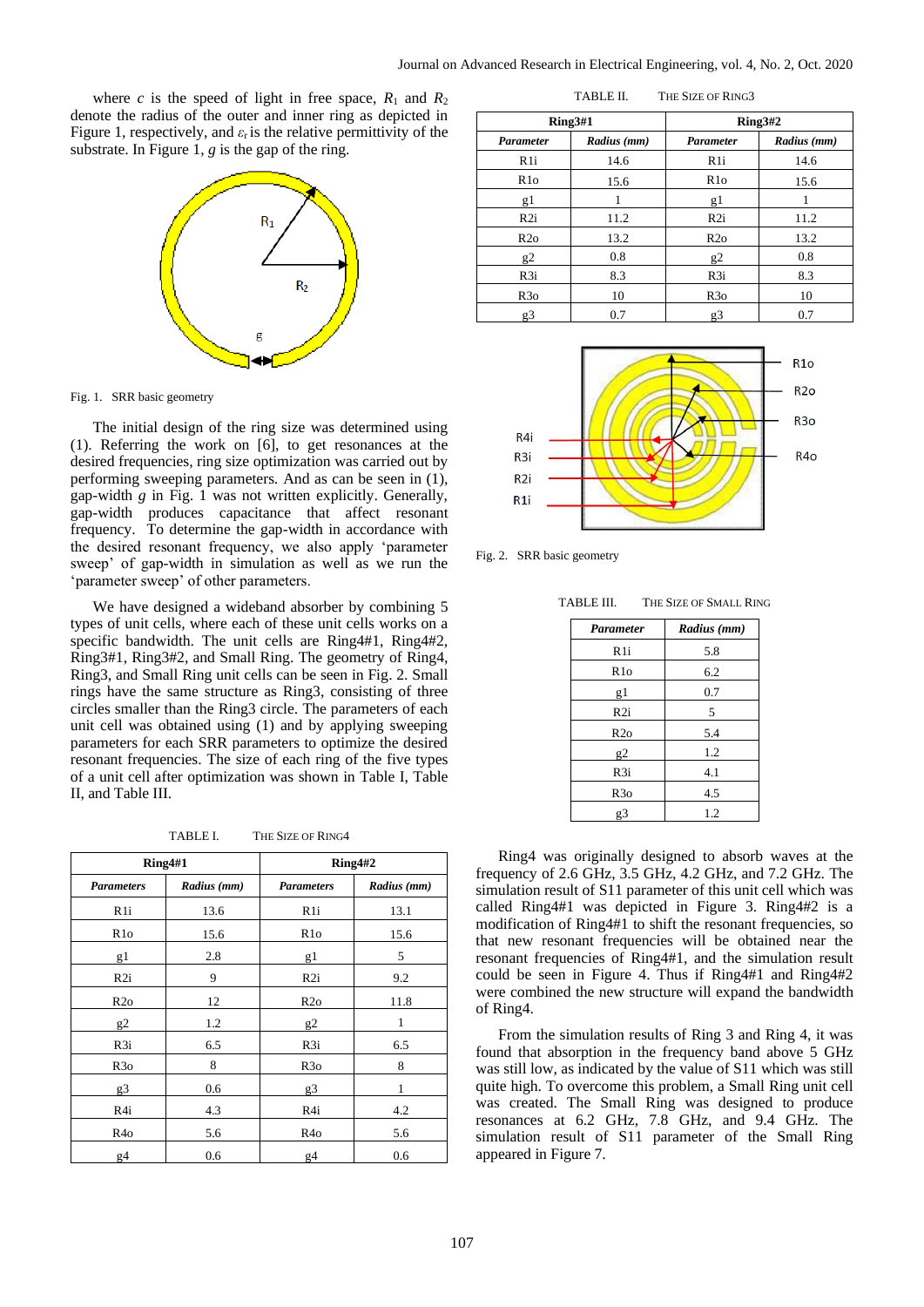

Fig. 3. The simulation result of S11 parameter of Ring4#1



Fig. 4. The simulation result of S1 parameter of Ring4#2



Fig. 5. The simulation result of S11 parameter of Ring3#1



Fig. 6. The simulation result of S11 parameter of Ring3#2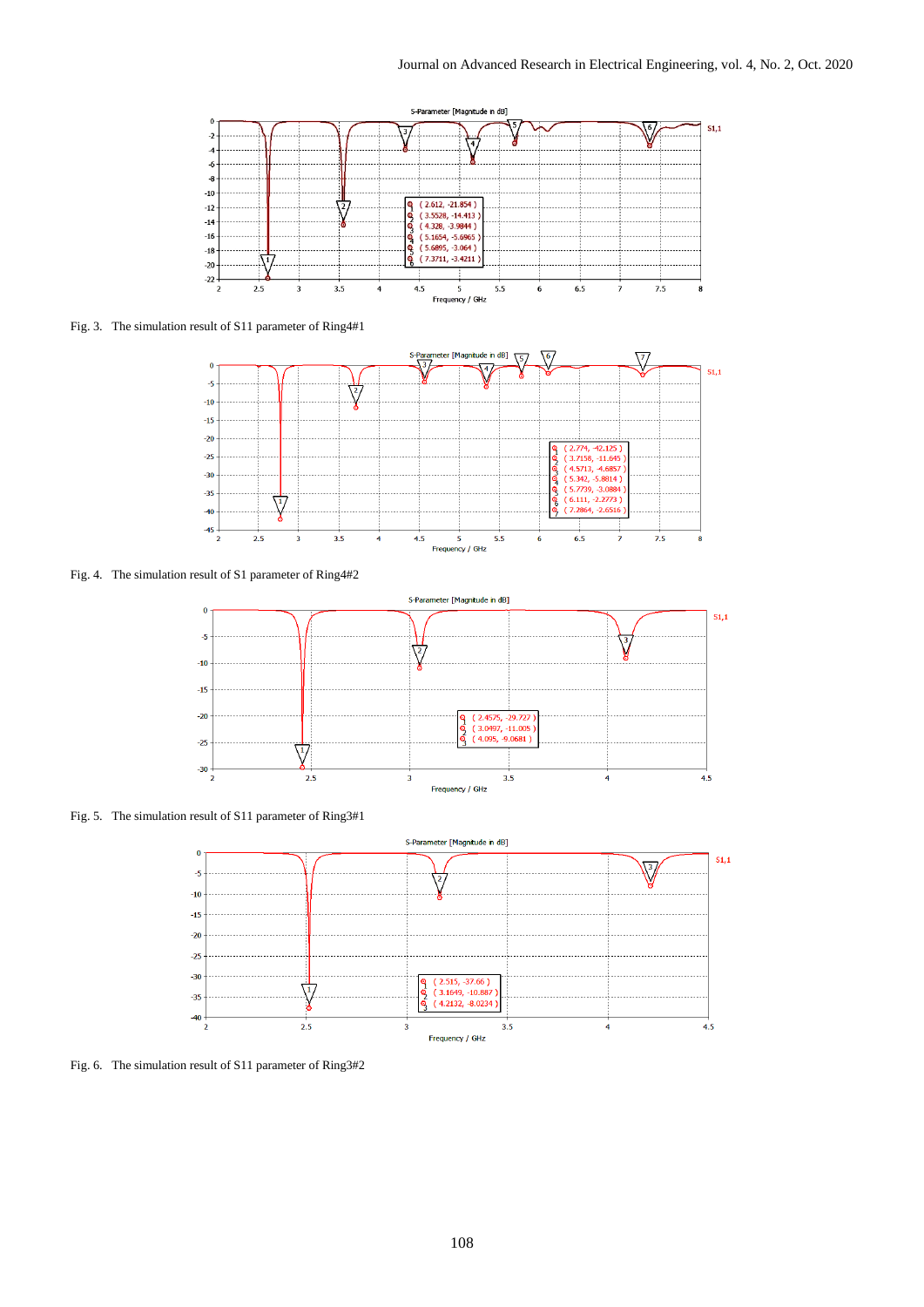

Fig. 7. The simulation result of S11 parameter of Small Ring

The five units cells that have been designed were then fabricated by the arrangement as shown in Figure 8. The arrangement in Fig. 8 was based on the consideration that the absorber area can be occupied efficiently by the unit cells. This combined structure was expected to produce an absorber that works well at the desired resonant frequencies. The substrate used was FR4 with dimensions of 30 x 30 x 1.6 mm. Thus there were 9 large unit cells and 8 small unit cells both in the vertical and horizontal direction. The backside of this structure was a copper surface which functions as a ground plane. The fabricated structure was shown in Figure 9.



Fig. 8. Unit cell merges layouts. R3#1, R3#2, R4#1, R4#2, and SR stand for Ring3#1, Ring3#2, Ring4#1, Ring4#2, and Small Ring, respectively



Fig. 9. The fabricated structure of wideband metamaterial absorber that has been designed

### III. MEASUREMENT RESULTS

Absorber performance was expressed by the absorption rate parameter. An absorption rate can be calculated based on S11 parameter as follows,

$$
A = 1 - |S_{11}|^2 - |S_{21}|^2 \tag{2}
$$

Because the back of the absorber was a conductor surface, S21 was zero. Then,

$$
A = 1 - |S_{11}|^2 \tag{3}
$$

To get an absorption rate of at least 80%, S11 should have the highest value of -7 dB.

We measured S11 parameter of the fabricated absorber using VNA. The measurement setup was shown in Figure 10. However, due to the limitations of the VNA frequency range, measurements are only made at 2.2-3.6 GHz. The measurement setup was shown in Figure 9. The distance between the horn antenna and absorber met the conditions of the antenna far-field region. We kept the position of the absorber was in the 3 dB beamwidth of the horn. The result was depicted in Figure 11. The figure shows that the absorber had an absorption rate of more than 80% in the measured frequency band. So, the measurement result met the simulation one in the measured frequency band.



Fig. 10. The measurement setup